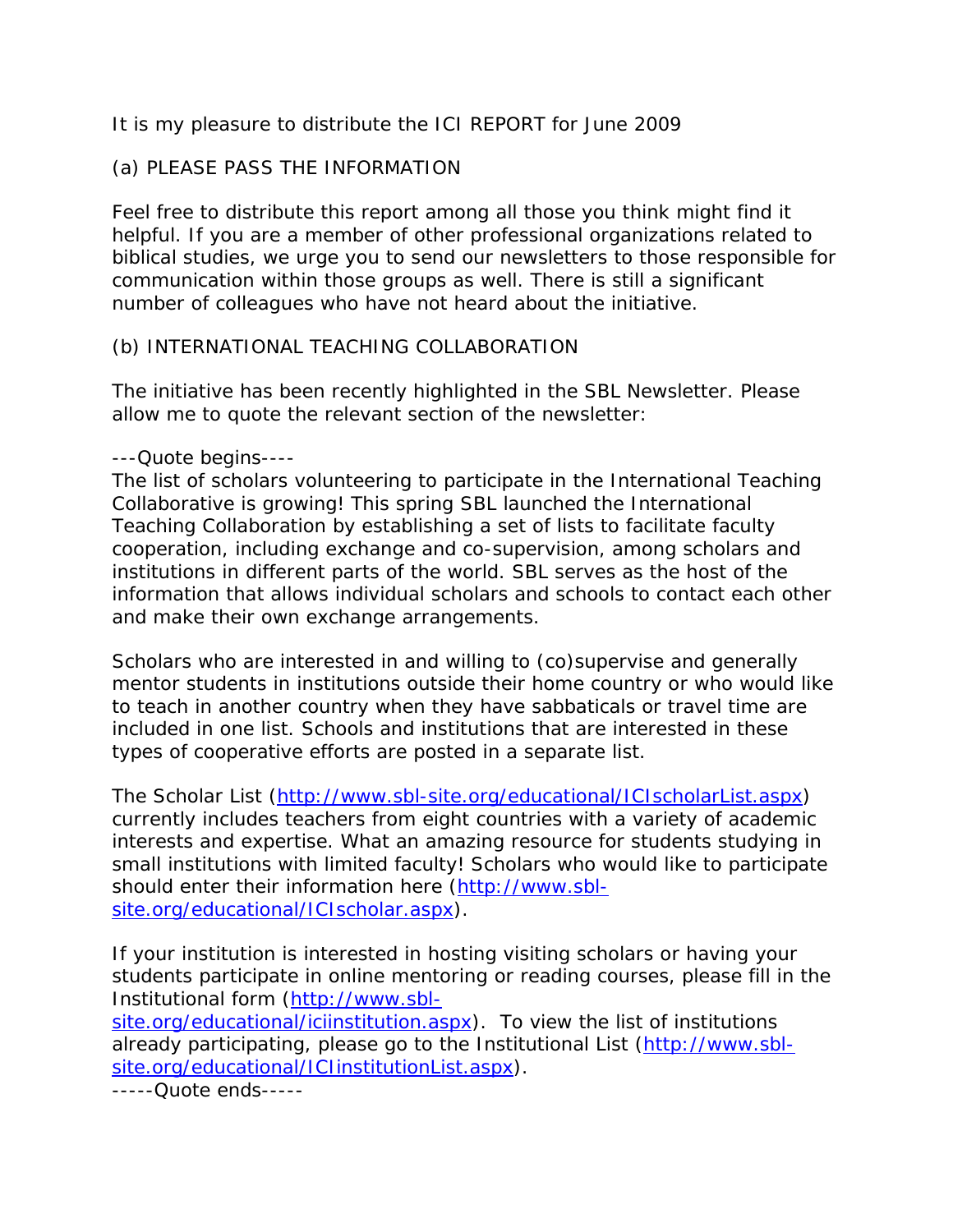As you will see when you check the lists in the site, the list of scholars keeps growing. More work needs to be done in term of the list of institutions. I know of several institutions, some of which are well represented in the ICI advisory council, that are (very) interested in this type of collaboration, but that are not yet in the list. May I urge to consult with your institution and make sure that that it appears in the list, if it is indeed interested in participating in teaching collaborations. Needless to stress, institutions that register in the list do not take upon themselves any obligation; they just signal that they are open to the modes of teaching collaboration that they themselves select as appropriate to their circumstances and student body.

# (c) EVENTS

As I am writing this report, the SBL International Meeting is taking place in Rome. There are a number of other events that may also be of interest to this group, for instance:

(i) Workshop on Critical Thinking in Kenya (27th July to 7th August) For over ten years now, the Centre for Excellence in Teaching and Learning at Daystar University, has been offering the two-week workshop: Helping Learners to Think: Facilitating Critical Reflective Thought in Students. This year's course (27th July to 7th August) has been revised and updated. The venue is Daystar University's Athi River campus, Lukenya Hills, Kenya. Each year, this course is limited to 35 participants who typically come from all over Africa to attend. Therefore, the earlier you apply, the better are your chances of acceptance. If there is a very high number of applicants, they will consider adding a second section of the workshop. For further information, contact Dr. Chip Kingsbury at [ckingsbury@daystar.ac.ke](mailto:ckingsbury@daystar.ac.ke)

(ii) The International Council for Evangelical Theological Education International Consultation for Theological Educators, Sopron, Hungary. (October 5-9)

The distinguished international evangelical scholars Bishop Hwa Yung of Malaysia, and Professor Henri Blocher of France, will be among principal speakers at the event. The Consultation's theme is: "Energising Community: Theological Education's Relational Mandate." Those interested in attending the Consultation should begin registration proceedings immediately, by contacting the ICETE Consultation Directorate at [Consultation2009@icete](mailto:Consultation2009@icete-edu.org)[edu.org](mailto:Consultation2009@icete-edu.org)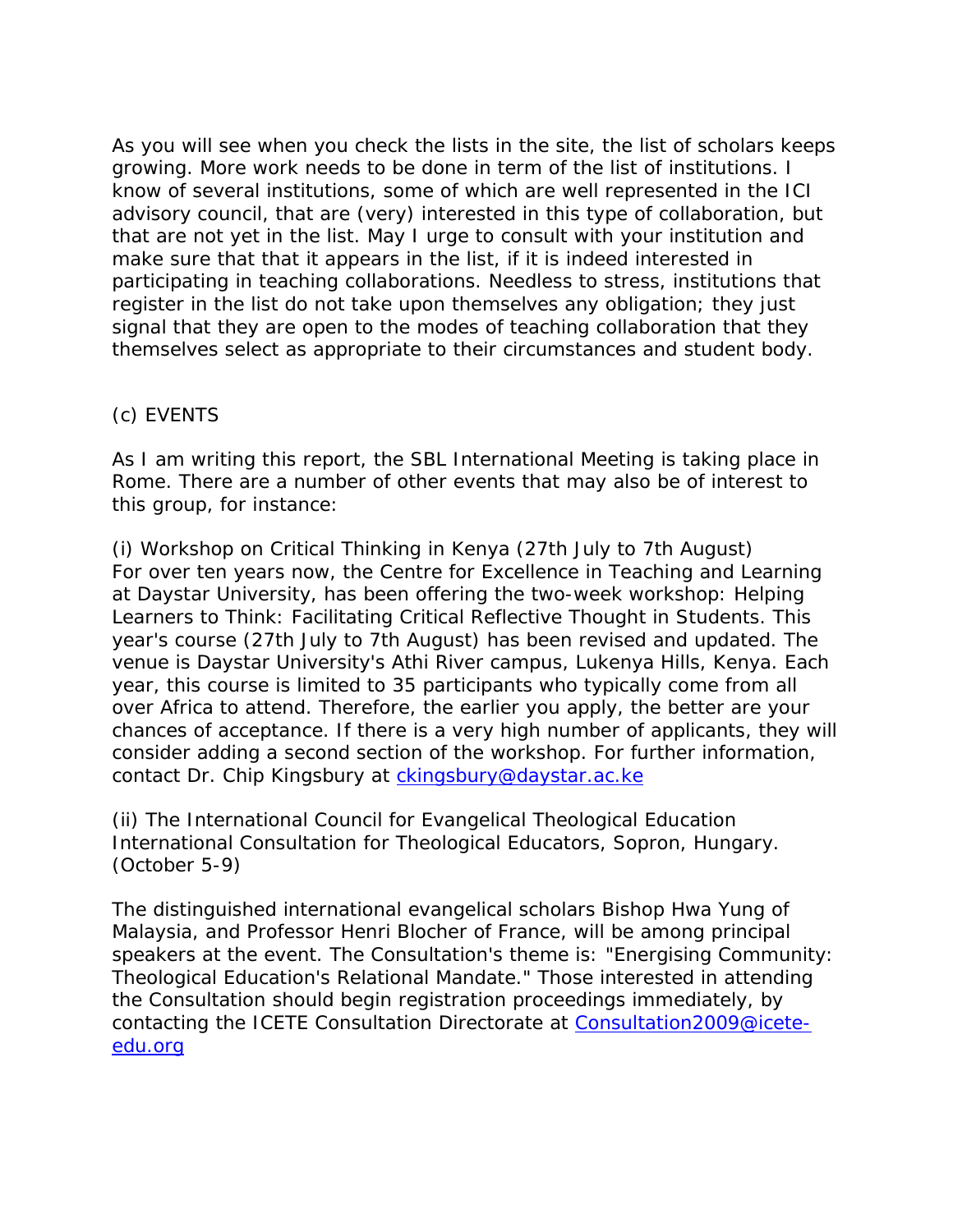(iii) 10th Unisa Classics Colloquium/First Symposium Of The Department Of New Testament And Early Christian Studies: "Family as Strategy in the Roman Empire and Early Christianity" University of South Africa, Pretoria (Oct. 15-17).

See Call for Papers [http://www.sbl-](http://www.sbl-site.org/assets/pdfs/2009UnisaFamilyConf.pdf)

[site.org/assets/pdfs/2009UnisaFamilyConf.pdf;](http://www.sbl-site.org/assets/pdfs/2009UnisaFamilyConf.pdf) Contact: Professor Johannes N Vorster,(Dept of New Testament and Early Christian Studies) at [Olympus@yebo.co.za](mailto:Olympus@yebo.co.za) or [vorstjn@unisa.ac.za](mailto:vorstjn@unisa.ac.za) or Dr P Bosman (Dept of Classics and World Languages).

Announcements about these and many other events relevant to the profession are included in the "Events" database of the SBL, which helps keeping us aware of what is going on in different associations, groups and the like. To include your event in the list just send a message to Sharon Johnson.

### (d) PUBLICATIONS: ONLINE BOOKS & SERIES

The site of the series International Voices in Biblical Studies (IVBS) will be launched soon. Louis Jonker [\(lcj@sun.ac.za\)](mailto:lcj@sun.ac.za) and Monica Melanchthon [\(monixm@gmail.com\)](mailto:monixm@gmail.com) are accepting manuscripts for consideration for publication in the series. All the regional editorial boards are all set. Please keep in mind that manuscripts for this series do not have to be written in English.

If you have or know of someone who has a manuscript that might be appropriate for publication in Ancient Near East Monograph Series/Monografias Sobre el Antiguo Cercano Oriente (ANEM/MACO), please contact Roxana Flammini [\(roxflamm@yahoo.com.ar\)](mailto:roxflamm@yahoo.com.ar) or Billie Jean Collins [\(billie.collins@sbl-site.org\)](mailto:billie.collins@sbl-site.org) or myself [\(ehud.ben.zvi@ualberta.ca\)](mailto:ehud.ben.zvi@ualberta.ca).

We will add new volumes to the list of books freely available online, from countries whose GDP per person is significantly lower than the average of the USA and EU, in September. The reason for this brief pause in new postings is due to a combination of (a) a temporary (/seasonal) stress in human resources at the SBL office and (b) that after publishing 166 books in recent months (personally, I still find difficult to believe that we did so much), we are looking for ways to enlarge the potential pool of books to be posted so as to include excellent volumes that are not easily transferable to a practical size pdf, in particular given the conditions of internet access that exist in many places in the world. The SBL computer experts are working on a solution, but again, this takes time. I wish again to extend my deep